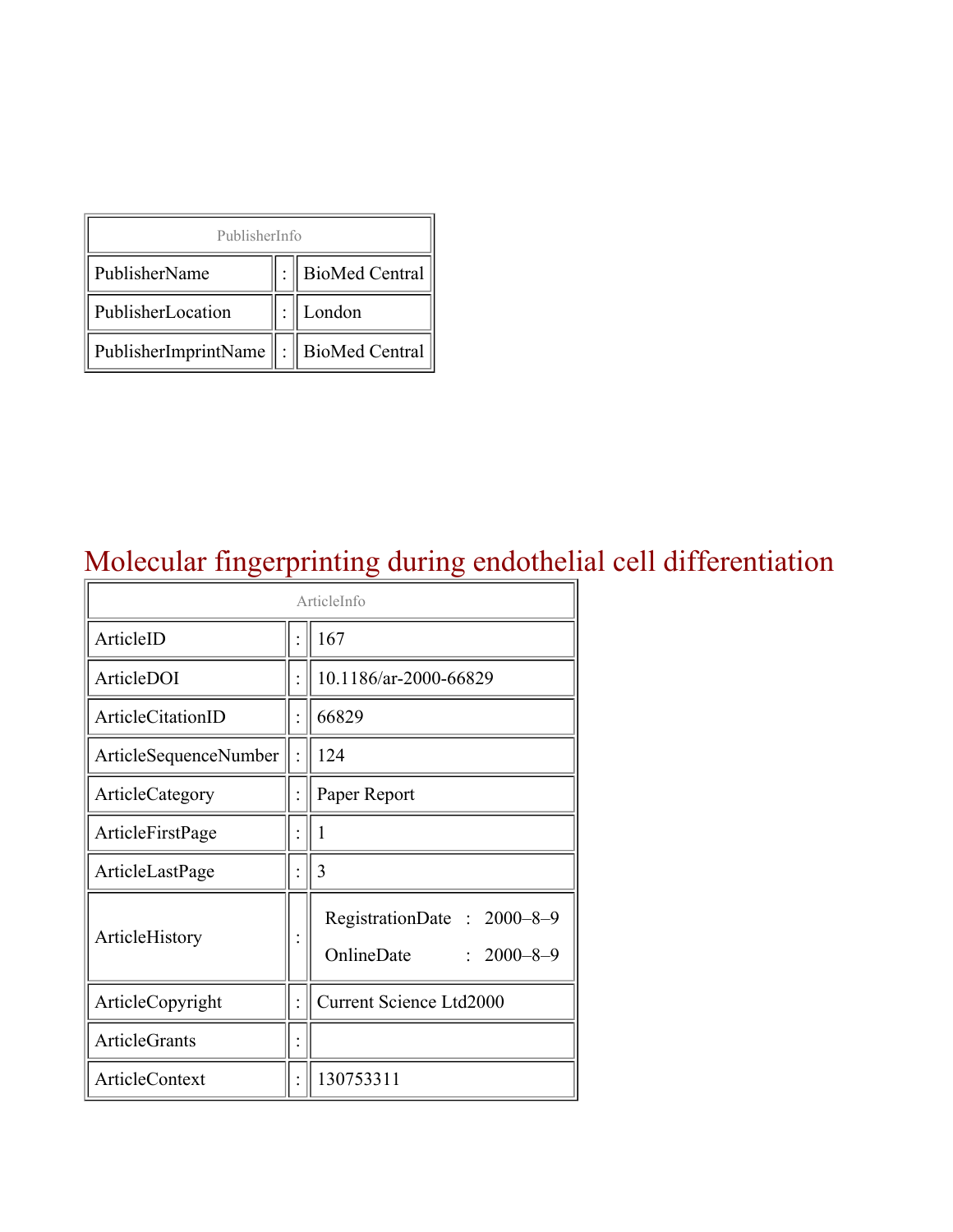Aff1 Center of Experimental Rheumatology, Zurich, Switzerland

#### Keywords

Angiogenesis, endothelial cells, GeneCalling, inflammation

## Context

Angiogenesis plays an important role in the development and progression of a number of diseases, including rheumatoid arthritis (RA) and psoriasis. Understanding the molecular events that direct angiogenesis is important for the development of therapeutic strategies to inhibit or promote angiogenesis. To identify a transcriptional profile of endothelial cell differentiation into tubelike structures using amplification and GeneCalling.

# Significant findings

Using GeneCalling and oligonucleotide poisoning, 90 distinct genes were identified that showed temporal changes in their expression pattern during tubule formation. In addition, 80 cDNA fragments were identified as novel or as corresponding to expressed sequence tags of unknown function. TaqMan analysis confirmed the differential expression of 67 of the genes identified by GeneCalling. Alterations in gene expression were grouped into four patterns. Group I (early transient expression) included changes in expression of IL-8, binding protein A1, plasminogen activator inhibitor-2, GRO-a and COX-2. Group II (delayed transient expression) consisted of the genes white protein homolog, fibroblast growth factor-16, ADAMTS-4 (aggrecanase-1), cathepsin B, podocalyxin-like protein and epithelial tyrosine kinase. Group III (stable induction) included placental growth factor, yLAT1, osteonidogen, MMP-9, CXCR4 and stanniocalcin precursor (STC). Unlike levels in the other groups, genes of group IV (rapid repression) declined rapidly from the initial value. This group included extracellular protein S1-5, axl, polo-like kinase and mesothelial keratin. The biological relevance of STC, podocalyxin, osteonidogen and ADAMTS-4 was additionally shown by *in situ* hybridization in different tumors as well as in a variety of human organs.

#### **Comments**